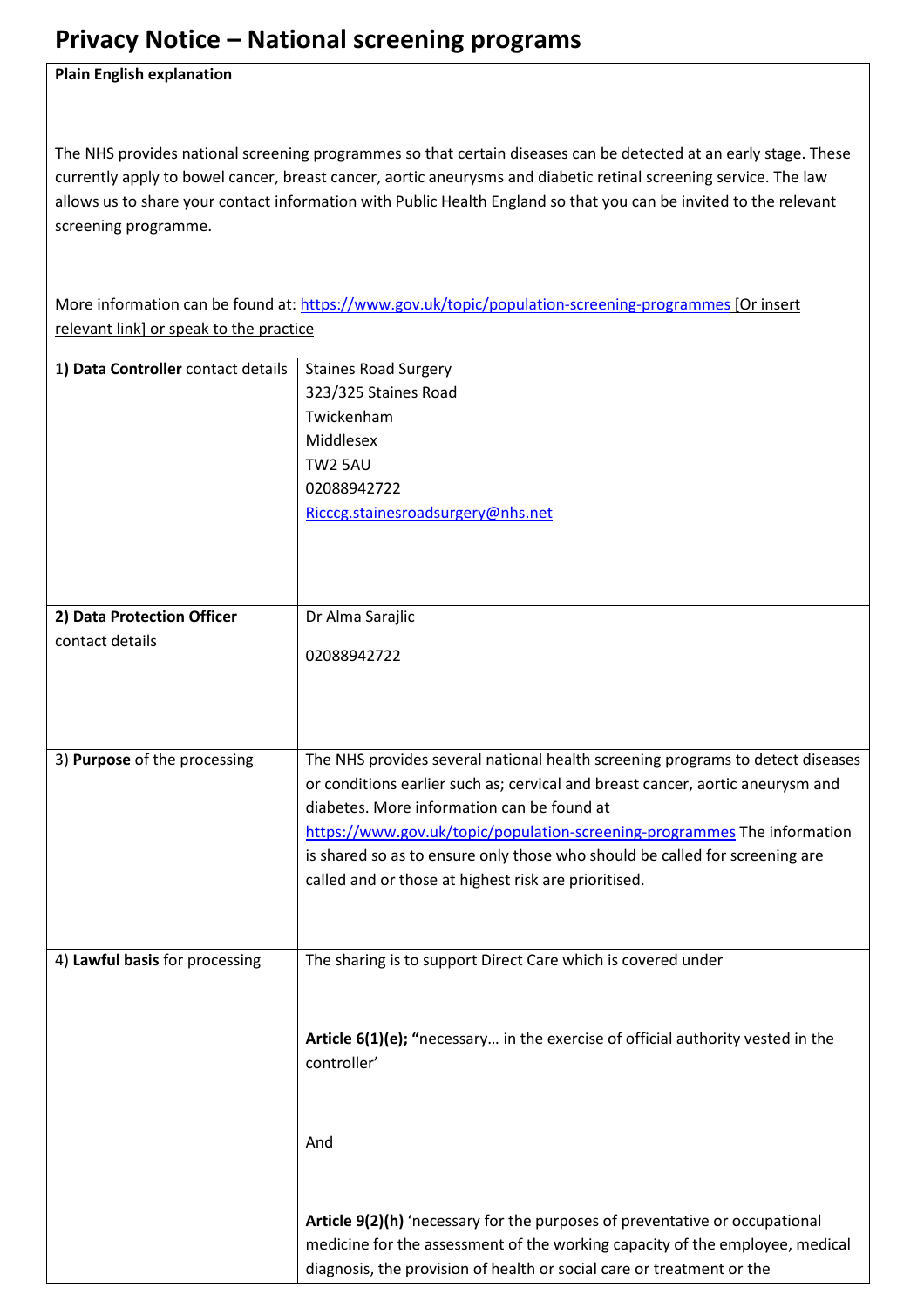## **Privacy Notice – National screening programs**

|                                | management of health or social care systems and services"                          |
|--------------------------------|------------------------------------------------------------------------------------|
|                                |                                                                                    |
|                                |                                                                                    |
|                                | We will also recognise your rights established under UK case law collectively      |
|                                | known as the "Common Law Duty of Confidentiality"*                                 |
| 5) Recipient or categories of  | The data will be shared with [insert name of local service providers]              |
| recipients of the shared data  |                                                                                    |
| 6) Rights to object            | You have the right to object to this processing of your data and to some or all of |
|                                | the information being shared with the recipients. Contact the Data Controller or   |
|                                | the practice. For national screening programmes: you can opt so that you no        |
|                                | longer receive an invitation to a screening programme.                             |
|                                | See: https://www.gov.uk/government/publications/opting-out-of-the-nhs-             |
|                                | population-screening-programmes                                                    |
|                                |                                                                                    |
|                                |                                                                                    |
|                                | Or speak to your practice.                                                         |
|                                |                                                                                    |
|                                |                                                                                    |
| 7) Right to access and correct | You have the right to access the data that is being shared and have any            |
|                                | inaccuracies corrected. There is no right to have accurate medical records         |
|                                | deleted except when ordered by a court of Law.                                     |
| 8) Retention period            | GP medical records will be kept in line with the law and national guidance.        |
|                                |                                                                                    |
|                                | Information on how long records can be kept can be found at:                       |
|                                | https://digital.nhs.uk/article/1202/Records-Management-Code-of-Practice-for-       |
|                                | Health-and-Social-Care-2016                                                        |
|                                | Or speak to the practice.                                                          |
| 9) Right to Complain.          | You have the right to complain to the Information Commissioner's Office, you       |
|                                | can use this link https://ico.org.uk/global/contact-us/                            |
|                                |                                                                                    |
|                                |                                                                                    |
|                                | or calling their helpline Tel: 0303 123 1113 (local rate) or 01625 545 745         |
|                                | (national rate)                                                                    |
|                                |                                                                                    |
|                                | There are National Offices for Scotland, Northern Ireland and Wales, (see ICO      |
|                                | website)                                                                           |

\* "Common Law Duty of Confidentiality", common law is not written out in one document like an Act of Parliament. It is a form of law based on previous court cases decided by judges; hence, it is also referred to as 'judge-made' or case law. The law is applied by reference to those previous cases, so common law is also said to be based on precedent.

The general position is that if information is given in circumstances where it is expected that a duty of confidence applies, that information cannot normally be disclosed without the information provider's consent.